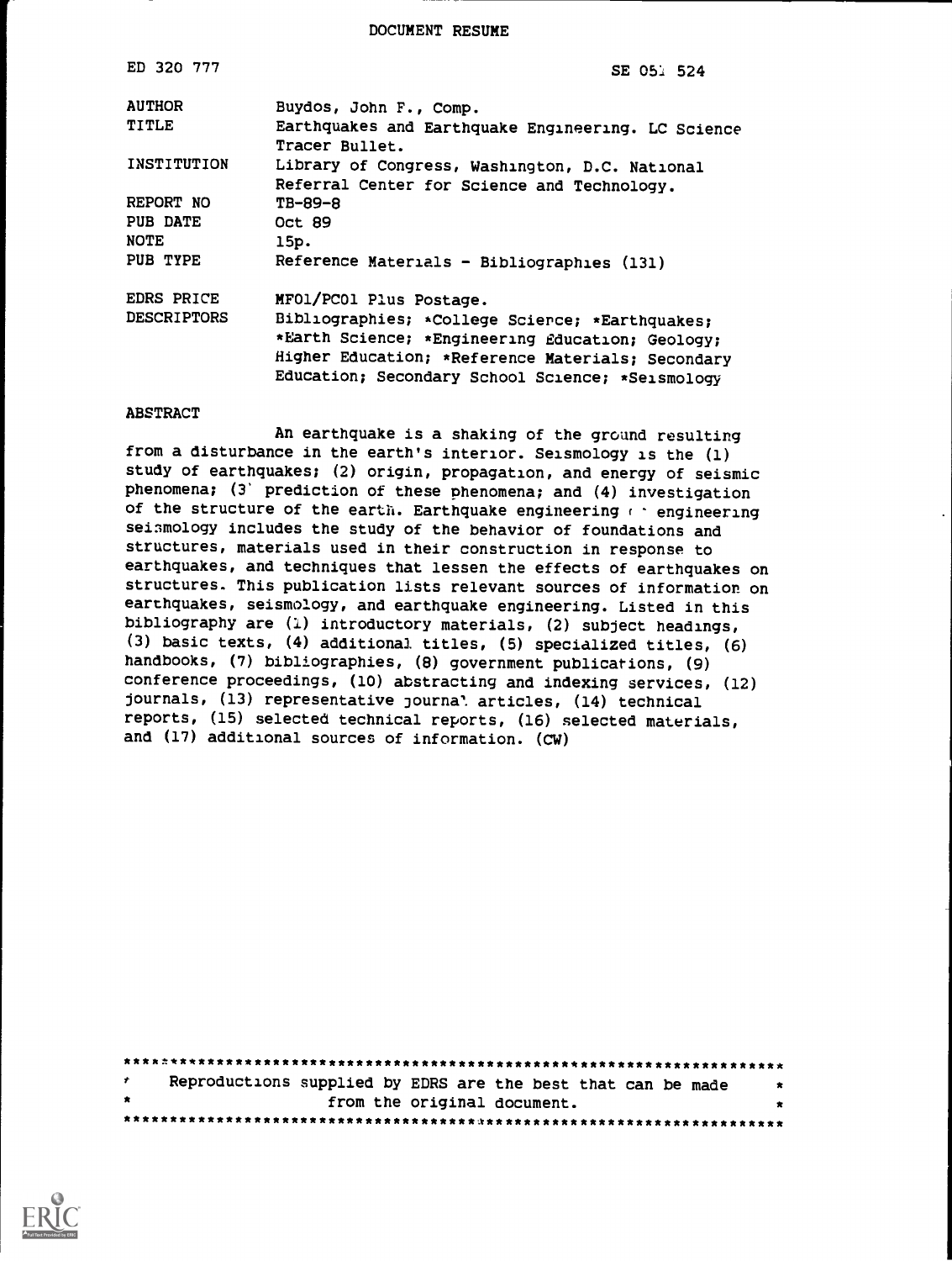# LC Science Tracer Bullet

Science Reference Section, Science and Technology Division Library of Congress, 10 First Street, S.E., Washington, D.C. 20540

ISSN 0090-5232

U S DEPARTMENT OP EDUCATION Office of Educational Research and improvement EDUGATIONAL RESOURCES INFORMATION<br>CENTER (ERIC)

- This document has been reproduced as<br>received from the person or organization<br>originating it
- O Minor changes have been made to improve reproduction Quality

Points of view or opinions stated in this douu-<br>ment ido inot inecessarily represent lofficial<br>OERI position or policy

## EARTHQUAKES AND EARTHQUAKE ENGINEERING Compiled by John F. Buydos

# TB 89-8 October 1989

SCOPE: This Tracer Bullet lists relevant sources of information on earthquakes, seismology, and earthquake engineering. An earthquake is a shaking of the ground resulting from a disturbance in the earth's interior. Seismology is the study of earthquakes and of the origin, propagation, and energy of seismic phenomena, the prediction of these phenomena, and the investigation of the structure of the earth's interior by measuring and analyzing natural or artificially generated seismic signals. Earthquake engineering or engineering seismology includes the study of the behavior of foundations and structures, and of the materials used in their construction in response to earthquakes, as well as techniques that would lessen the effect of earthquakes on such structures.

> This guide supersedes TB 74-1 in providing a review of the literature in the Library of Congress on earthquakes, seismology, and earthquake engineering. Not intended as a comprehensive bibliography, this compilation is designed--as the name implies--to put the reader "on target.

#### INTRODUCTIONS TO THE TOPIC

- Bolt, Bruce A. Earthquakes. Rev. and updated. New York, W.<br>H. Freeman, c1988. 282 p. (QE534.2.B64 1988\*) H. Freeman, c1988. 282 p. QE534.2.B64 1988\* Bibliography: p. 267-269.
- Scholz, Christopher H. Earthquake. In McGraw-Hill encyclo-<br>pedia of science & technology. v. 5. New York, McGrawpedia of science  $\delta$  technology. Hill, c1987. p. 517-521. Q121.M3 1987\*

\*Available in reference collection, Science Reading Room

L

v)

# VERIC<br>VERIC BEST COPY AVAILABLE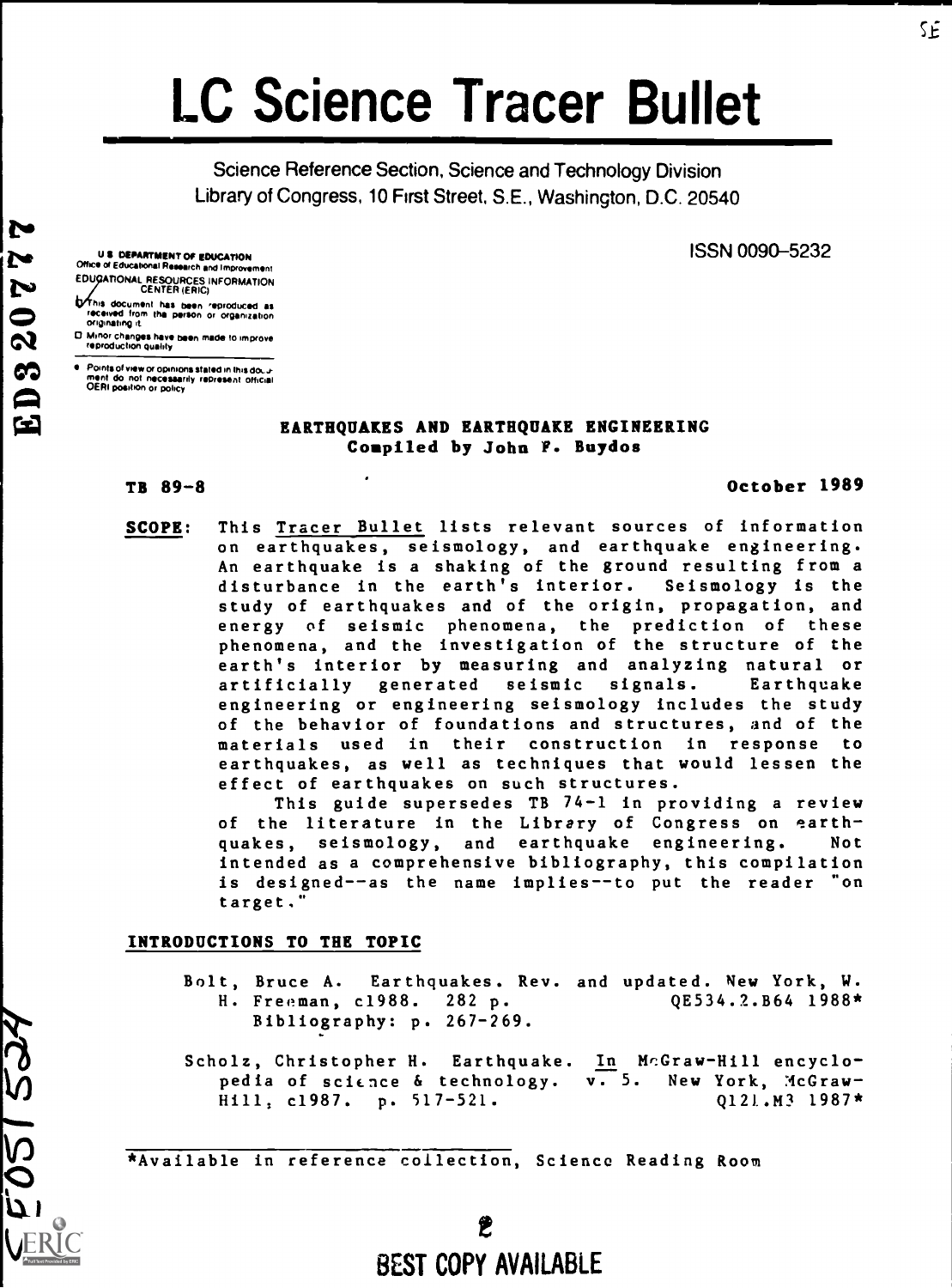SUBJECT HEADINGS used by the Library of Congress, under which books on earthquakes can be located in most card, book, and online catalogs, include the following:

EARTHQUAKE ENGINEERING (Highly relevant) EARTHQUAKE INTENSITY (Highly relevant) EARTHQUAKE PREDICTION (Highly relevant) EARTHQUAKES (Highly relevant)

Use subdivision EARTHQUAKE under names of cities, e.g., LISBON, (PORTUGAL)--EARTHQUAKE, 1755; NEW MADRID (M0.)-- EARTHQUAKE, 1811; SAN FRANCISCO, (CALIF.)--EARTHQUAKE, 1906 Use subdivision EARTHQUAKE EFFECTS under various headings for types of structures subject to earthquake forces, e.g., ARCH DAMS--EARTHQUAKE EFFECTS; BRICK HOUSES--EARTHQUAKE EFFECTS; BRIDGES--EARTHQUAKE EFFECTS; BUILDINGS--EARTHQUAKE<br>EFFECTS; BUILDINGS, REINFORCED CONCRETE--EARTHOUAKE REINFORCED CONCRETE--EARTHQUAKE EFFECTS; DAMS--EARTHQUAKE EFFECTS; EARTH DAMS--EARTHQUAKE<br>EFFECTS: ELECTRIC POWER-PLANTS--EARTHOUAKE FFFECTS: ELECTRIC POWER-PLANTS--EARTHQUAKE EFFECTS; ELECTIC POWER SYSTEMS--EARTHQUAKE EFFECTS; HARBORS--<br>EARTHQUAKE EFFECTS; HIGH-RISE APARTMENT BUILDINGS--EARTHQUAKE EFFECTS; HIGH-RISE APARTMENT BUILDINGS-EARTHQUAKE EFFECTS; HISTORIC SITES--EARTHQUAKE EFFECTS; NUCLEAR POWER PLANTS--EARTHQUAKE EFFECTS; PIPE LINES--EARTHQUAKE EFFECTS; PRESSURE VESSELS--EARTHQUAKE EFFECTS;<br>TALL BUILDINGS--EARTHOUAKE EFFECTS: TANKS--EARTHOUAKE BUILDINGS--EARTHQUAKE EFFECTS; TANKS--EARTHQUAKE EFFECTS; TELEPHONE LINES--EARTHQUAKE EFFECTS; UNDERGROUND<br>CONSTRUCTION--LARTHQUAKE EFFECTS; UNDERGROUND UTILITY CONSTRUCTION--LARTHQUAKE EFFECTS; LINES--EARTHQUAKE EFFECTS EARTHQUAKE ENGINEERING LABORATORIES (Relevant) EARTHQUAKE RESISTANT DESIGN (Relevant)

SEISMOLOGY (Relevant) EARTHQUAKE SIMULATORS (Related) EARTHQUAKE SOUNDS (Related) EARTHQUAKES AND HYDRAULIC STRUCTURES (Related) EAR.HQUAKES AND RAILROADS (Related) INSURANCE, EARTHQUAKE (Related) SEISMOMETRY (Related) SOIL LIQUEFACTION (Related) TSUNAMIS (Related) EARTH MOVEMENTS (More genera]) GEOPHYSICAL PREDICTION (More general) MICROSEISMS (More general) NATURAL DISASTERS (More general) SEISMIC WAVES (More general)

# BASIC TEXTS

Arnold, Christopher, and Robert Reitherman. Building configuration and seismic design. With the assistance of Eric Elsesser and Dianne Whitaker. New York, Wiley, c1982.  $TA658.44.A76 1982*$ Bibliography: p. 253-286.



3

 $\mathcal{I}$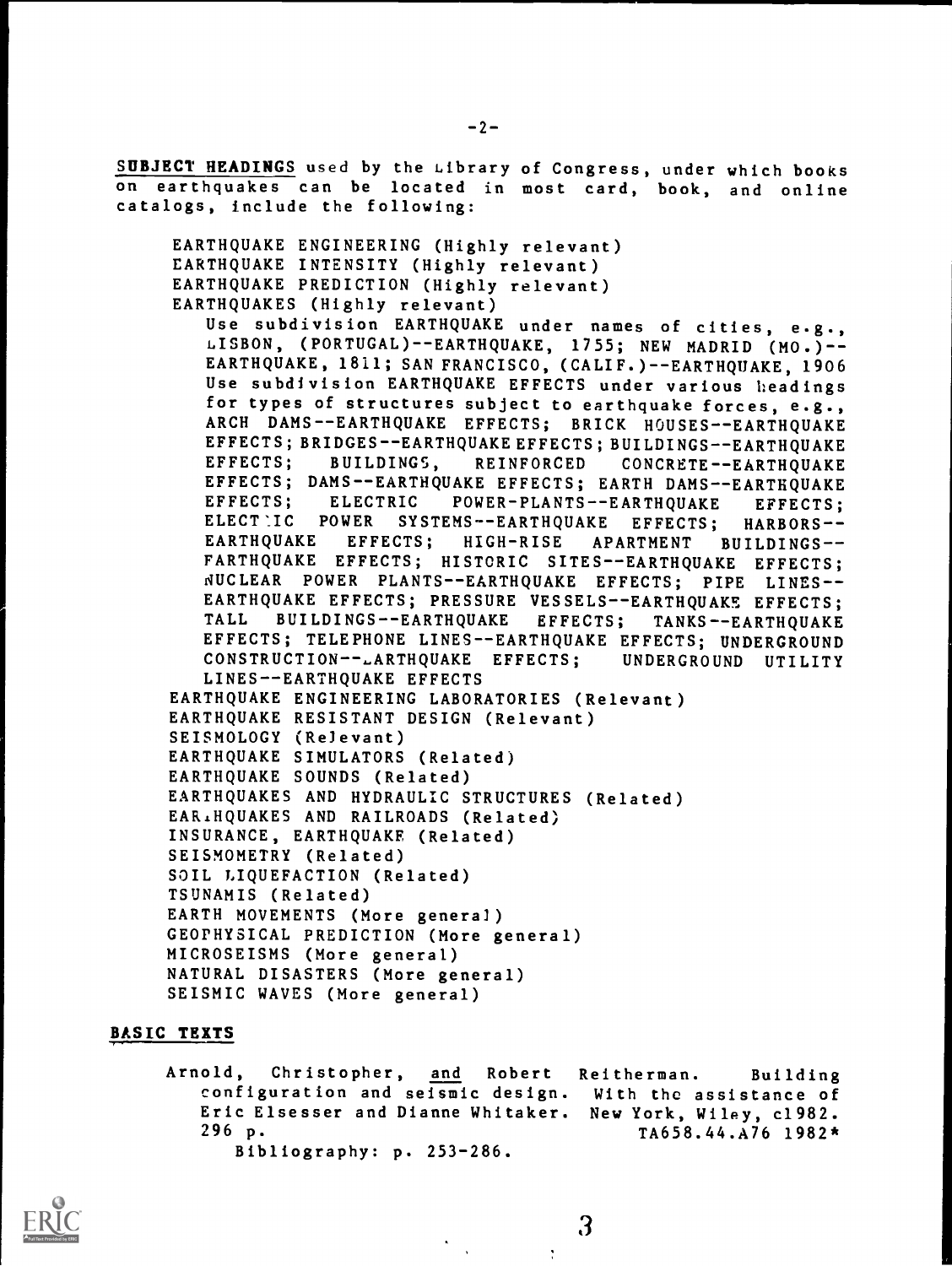- Ambrose, James E., and Dimitry Vergun. Seismic design of buildings. New York, Wiley, c1985. 289 p.<br>Bibliography: p. 279-280. TA658.44.A44 1985 Bibliography: p. 279-280.
- Bullen, K. E., and Bruce A. Bolt. An introduction co the theory of seismology. 4th ed. Cambridge, Eng., New York, Carbridge University Press, 1985. 499 p.<br>Bibliography: p. 474-488. 0E534.2.B85 1985 Bibliography: p. 474-488.
- Carder, Dean S., ed. Earthquake investigations in the Western<br>United States, 1931-1964. Washington, U.S. Dept. of Commerce, Coast and Geodetic Survey; U.S. Govt. Print. Off., 1965. 264 p. (United States. Coast and Geodetic<br>Survey. Publication 41-2) 0E535.C28 Survey. Publication  $41-2$ )
- Davison, Charles. Great earthquakes. London, T. Murby & Co.,<br>1936 296 -1936. 286 p.  $QE534. D253$
- Dowrick, David J. Earthquake resistant design: for engineers<br>and architects. 2nd ed. Chichester, Eng., New York,<br>Wiley, c1987. 519 p. TA658.44.D67 1987\*
- Gere, James M., and Haresh C. Shah. Terra non firma: understanding and preparing for earthquakes. New York, W. H.<br>Freeman, 1984. 203 p. (E534.2.647 1984) Reprint. Originally published: Stanford, Calif., Stanford Alumni Association, c1984 (QE534.2.G47 1984t). Bibliography: p. 189-191.
- Jaffe, Martin S., JoAnn Butler, and Charles Thurow. Reducing<br>earthquake risks: a planner's guide. Chicago, American<br>Planning Association, Planning Advisory Service, 1981. Planning Association, Planning Advisory Service, 1981.<br>82 p. (American Planning Association. Planning Advisory<br>Service - Person Service. Report, no. 364)<br>
Ribliography. 57.99.<br>
TA654.6.J34 1981\* Bibliography: p. i7-82.
- Kanai, Kiyoshi. Engineering seismology. Tokyo, University<br>of Tokyo Press, c1983. 251 p. TA654.6.K3513 1983<br>Enl. and rev. translation of <u>Jishin kogaku</u>.
- Okamoto, Shunzo. Introduction to earthquake engineering. 2nd<br>ed. Tokyo, University of Tokyo Press, c1984. 629 p.<br>Bibliography: p. 589-619. TA654.6.035 1984\*
- Wakabayashi, Minoru. Design of earthquake-resistant build-<br>ings. New York, McGraw-Hill, c1986. 309 p. TA658.44.W34 1986



4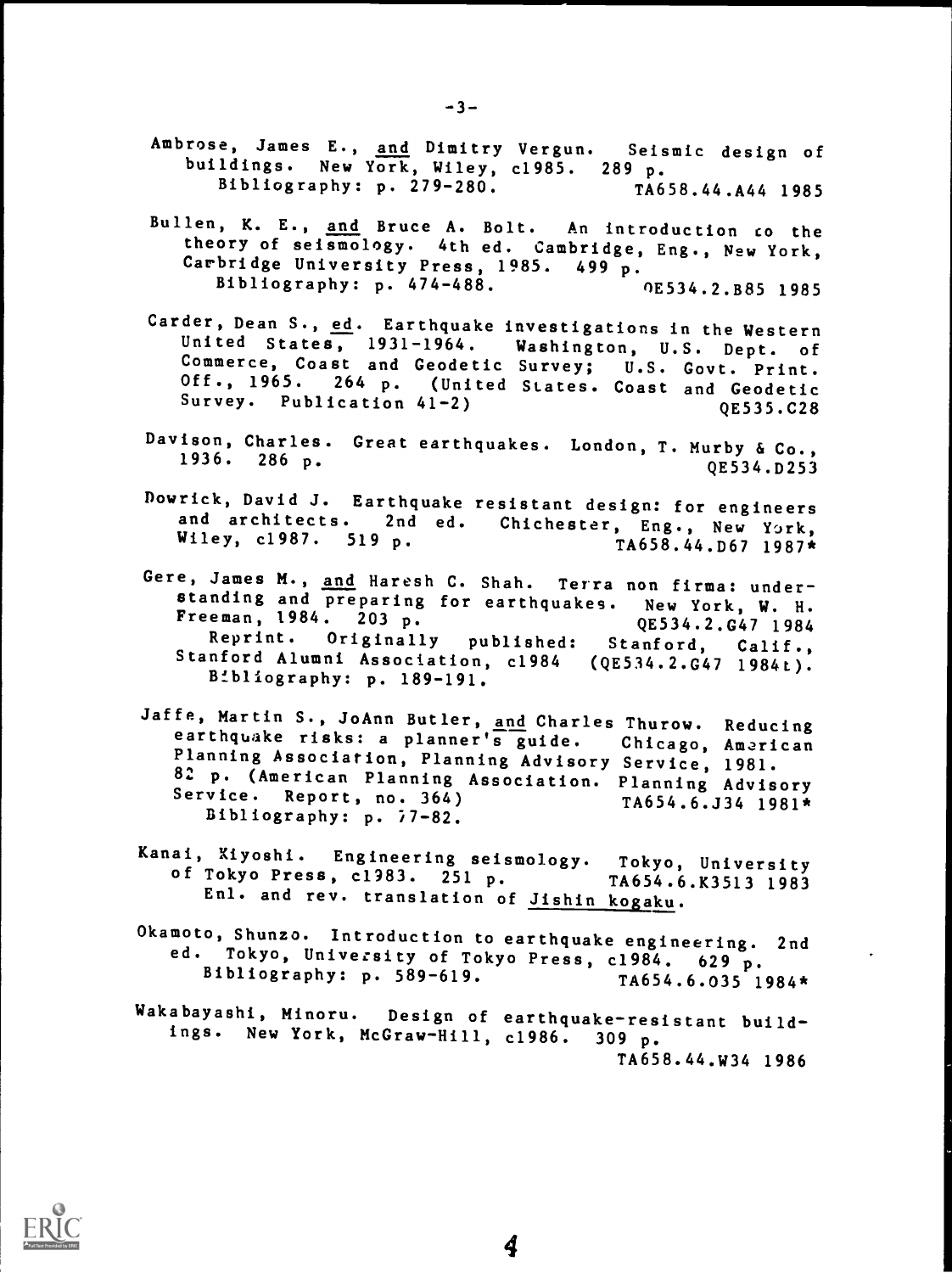# ADDITIONAL TITLES

- Advisory notes ou lifeline earthquake engineering: a report. Prepared by the technical committees of the ASCE Technical Council on Lifeline Earthquake Engineering. New York, American Society of Civil Engineers, c1983. 232 p. TA654.6.A37 1983
- Alesch, Daniel J., and William J. Petak. The politics and economics of earthquake hazard mitigation: unreinforced masonry buildings in Southern California. Boulder, Colo., Institute of Behavioral Science, University of Colorado,<br>1986. 273 p. (Program on environment and behavior. 1986. 273 p. (Program on environment and behavior, TA654.6.A42 1986 Bibliography: p. 235-249.
- Berlin, Graydon Lennis. Earthquakes and the urban environment. Boca Raton, Fla., CRC Press, c1980. 3 v. Includes bibliographical references. QE539.B48
- Crouch, Nathaniel. The general history of earthquakes. London, A. Bettesworth, 1734. 177 p. QE533.C95 1734 'Aare Bk. Coll.
- Davison, Charles. The founders of seismology. New York, Arno<br>Press, 1978. 240 p. (2534.D?5 1978) Press, 1978. 240 p. Reprint of the 1927 ed. published at the University Press, Cambridge. Includes bibliographical references.
	-
- Earthquake resistant design for civil engineering structures, earth structures and foundations in Japan. Compiled by the Japan Society of Civil Engineers. 6th ed. Tokyo, The Society, 1980. 255 p. Includes bibliographical references.
- Felt and damaging earthquakes. Séismes ressentis et destructeurs. 1976- Newbury, Eng., International Seismological Centre. annual. QE531.F44 English, French, and Russian. Comprises, in tabular form, all of the information previously published in Bulletin of the International Seismological Centre.
- Guidebook to identify and mitigate seismic hazards in<br>buildings. Sacramento, Calif., State of California Sacramento, Calif., State of California, Seismic Safety Commission, 1987. 76 p. (Report, no. SSC<br>87-03)<br>TA654 6 CR5 1987 87-03) TA654.6.G85 1987
- Kimball, Virginia. Earthquake ready. Technical advisor, Kate Hutton. 2nd ed. Santa Monica, Calif., Roundtable Pub.,<br>c1988. 225 p. 65539.K55 1988 QE539.K55 1988 Bibliography: p. 215-216.

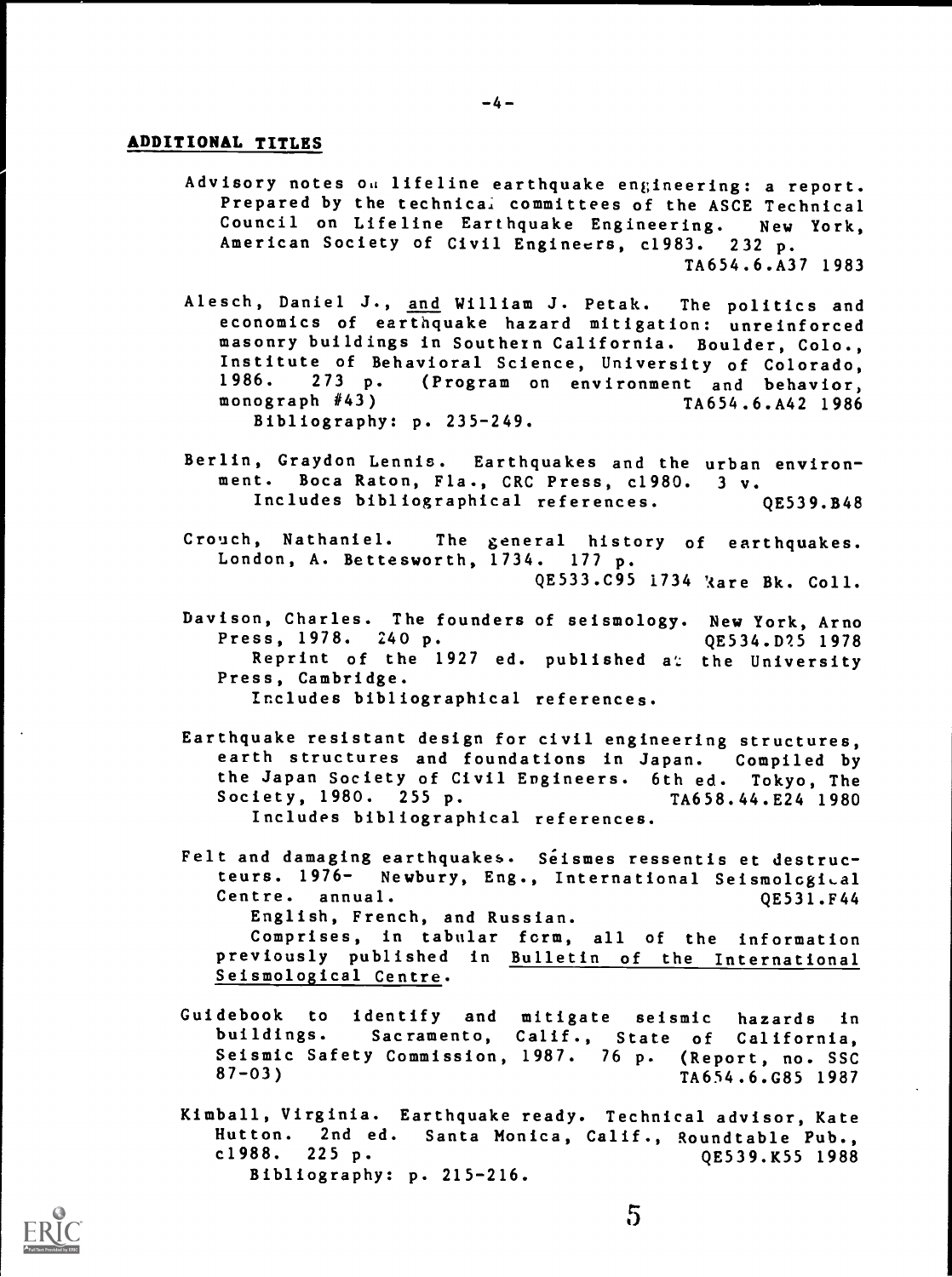- Newmark, N. M., and Emilio Rosenblueth. Fundamentals of earthquake engineering. Englewood Cliffs, N.J., Pren-<br>tice-Hall, 1971. 640 p. 7A654.6.N49  $tice-Hall, 1971.640 p.$ Bibliography: p. 593-621.
- Richter, C. F. Elementary seismology. San Francisco, W. H. Freeman, 1958. 768 p. Includes bibliography. QE534.R5

## SPECIALIZED TITLES

- Brown, Alistair R. Interpretation of three-dimensional seismic data. 2nd ed. Tulsa, Okla., American Association of Petroleum Geologists, c19S8. 253 p. (AAPG memoir, 42) Includes bibliographies.
- Claerbout, Jon F. Imaging the earth's interior. Oxford, Eng., Boston, Blackwell Scientific Publications, 1985. 398 p. QE539.C53 1985 3ibliography: p. 386-391.
- Earthquake prediction: an international review. Edited by American Geophysical Union, c1981. 680 p. (Maurice Ewing series, 4)<br>gE538.8.E35 1981 Includes bibliographies.
- Historical seismograms and earthquakes cf the world. Edited by W. H. K. Lee, H. Meyers, K. Shimazaki. San Diego,<br>Academic Press, c1988. 513 p. (2531.H57 1988) Academic Press, c1988. 513 p. QE531.H57 1988<br>Papers presented at the Symposium on Historical Seismograms and Earthquakes, held Aug. 27-28, 1985 in Tokyo, Japan.

Includes bibliographies.

- Housner, G. W., and Paul C. Jennings. Earthquake design criteria. Berkeley, Calif., Earthquake Engineering Research Institute, 1982. 140 p. (Engineering monographs on earthquake criteria, structural design, and strong motion records, v. 4) TA658.44.H68 1982 Bibliography: p. 139-140.
- Mogi, Kiyoo. Earthquake prediction. Tokyo, Orlando, Fla.,<br>Academic Press, 1985. 355 p. (QE538.8.M6313 1985 Academic Press, 1985. 355 p. Includes bibliographies. Revised translation of Nihon no jishin yochi.
- National Research Council. Committee on the Alaska Earthquake.<br>The great Alaska earthquake of 1964. Washington, National Academy of Sciences, 1968-1973. 8 v. (National Academy of Sciences, Washington, D.C. Publication, 1601-1608) ,QE535.2.U6N37 1968

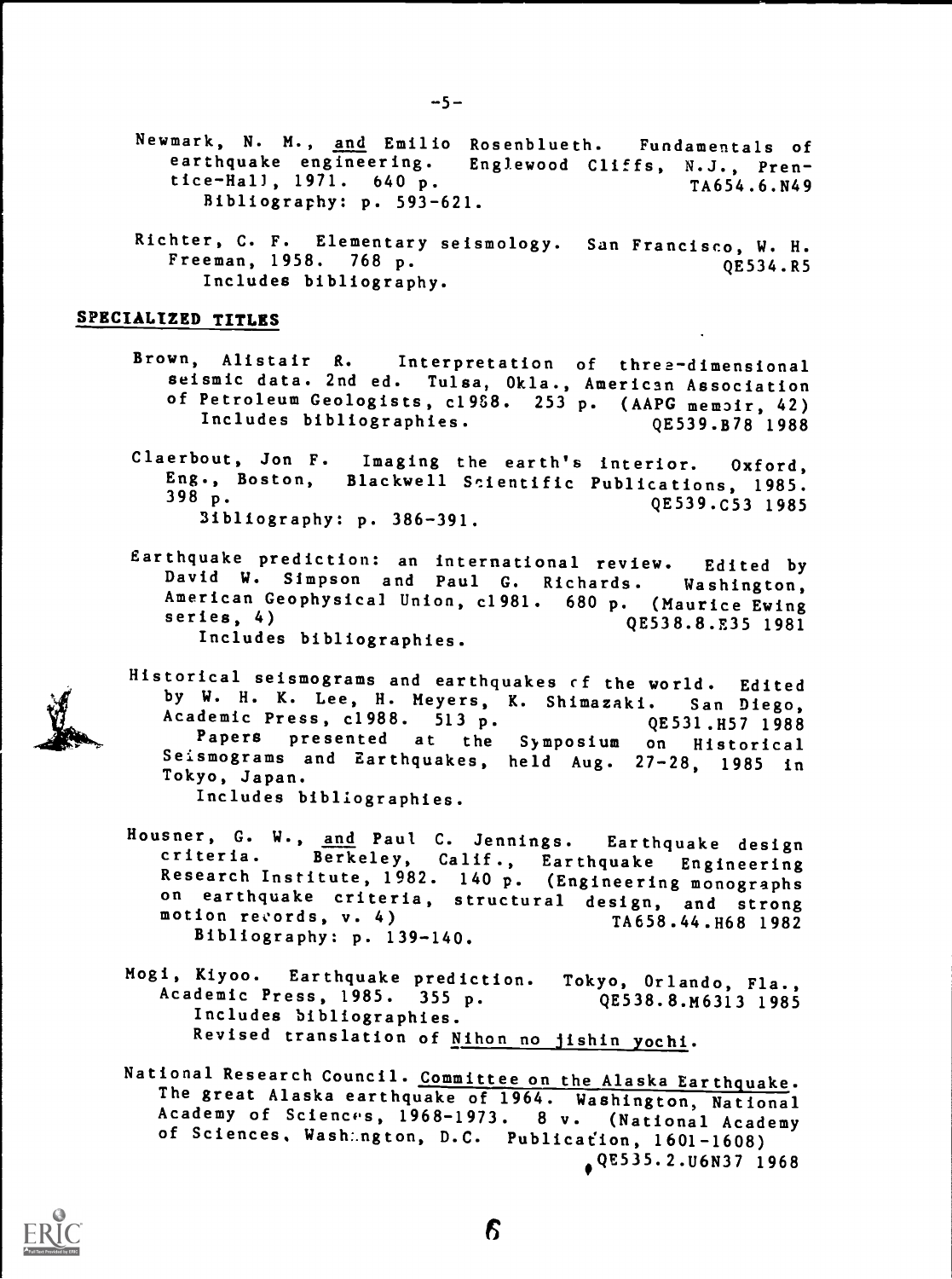- Regional catalogue of earthquakes. Catalogue régional de<br>séismes. Regionalnyi katalog zemletriasenii. 1964-Regionalnyi katalog zemletriasenii. 1964-Edinburgh, International Seism logical Centre. semi-<br>annual. 0E532.R43 English, French, and Russian.
- Seed, H. Bolton, and I. M. Idriss. Ground motions and soil<br>liquefaction during earthquakes. Berkeley, Calif., liquefaction during earthquakes. Berkeley, Calif.,<br>Earthquake Engineering Research Institute, 1982. 134 p. Earthquake Engineering Research Institute, 1982. (Engineering monographs on earthquake criteria, structural design, and strong motion records, v. 5) TA654.6.S4 1982 Bibliography: p. 127-134.
- Seismic design of concrete structures. Prepared by Comite euro-international du beton (CEB). Edited by P. E. Pinto. Aldershot, Eng., Gower Technical Press; Brookfield, Vt., Gower Pub. Co., c1987. 298 p. TA658.44.S4 1987 Gower Pub. Co., c1987. 298 p. "Based on CEB bulletins no. 160 bis and 165." Bibliography: p. 298.
- Seismic strong motion synthetics. Edited by Bruce A. Bolt. Orlando, Fla., Academic Press, 1987.  $328$  p. (Computa-<br>tional techniques, v. 4) TA654.6.S454 1987 Includes bibliographies.
- Seismic tomography: with applications in global seismology and exploration geophysics. Edited by Guust Nolet. Dordrecht, Holland, Boston, D. Reidel; Norwell, Mass., sold and distributed in the U.S.A. and Canada by Kluwer Academic Publishers, c1987. 386 p. Bibliography: p. 367-381.
- Structures and stochastic methods. Edited by A. S. Cakmak.<br>Amsterdam, New York, Elsevier; Southampton, Boston, Amsterdam, New York, Elsevier; Southampton, Computational Mechanics Publications; New York, distributors for the U.S. and Canada, Elsevier Science Pub. Co., 1987.  $489$  p. (Developments in geotechnical engineer-<br>ing, 45) TA654.6 S868 1987 ing, 45) TA654.6.S868 1987 Selected papers from the 3rd International Conference on Soil Dynamics and Earthquake Engineering, held in Princeton, N.J., June 22-24, 1987. Includes bibliographies.

#### HANDBOOKS

- Lindeburg, Michael R. Seismic design for the California civil professional engineering examination. San Carlos, Calif., Professional Engineering Registration Program, c1980.  $104$  p. TA654.6.L56
- Seismic design for existing structures. Detroit, American Concrete Institute, c1986. <sup>1</sup> v. (various pagings) (Seminar course manual, SCM-14(86)) TA658.44.S39 1986



 $\overline{7}$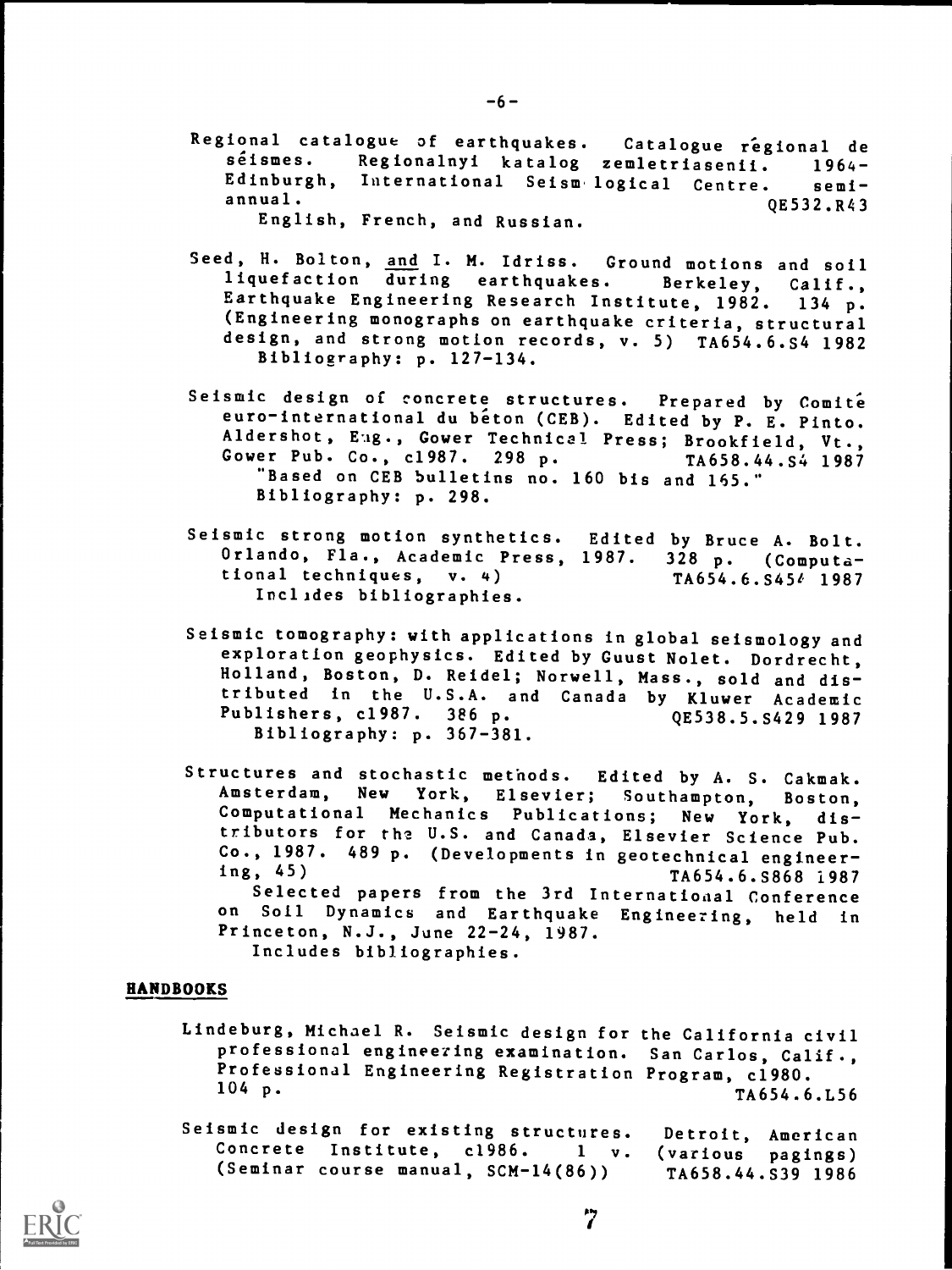- Simon, Ruth B. Earthquake interpretations: <sup>a</sup> manual for reading seismograms. Los Altos, Calif., W. Kaufmann,<br>c1981. 150 p. (1981. 1981) QE534.2.S55 1981 Bibliography: p. 120-122.
- Stratta, James L. Manual of seismic design. Englewood Cliffs, N.J., Prentice-Hall, c1987. 272 p. TA658.44.S75 1987\*

#### BIBLIOGRAPHIES

Ballast, David Kent. Advances in seismic building design. Monticello, Ill., Vance Bibliographies, 1988. 9 p. (Architecture series--bibliography, A2084)

Z7914.B9B343 1988

- Earthquake public information materials: an annotated bibliog-By Southern California Earthquake Preparedness Project. Chicago, CPL Bibliographies, 1983. 43 p. (CPL<br>bibliography, no. 105) 26033.E1E23 1983
- Hollis, Edward P. Bibliography of earthquake engineering. Compiled by Edward P. Hollis. 3d ed. Oakland, Calif., Earthquake Engineering Research Institute, 1971. 247 p. Z6033.E1H64 1971 Editions of 1954 and 1958, entered under Earthquake Engineering Research Institute, were published under title Bibliography of Engineering Seismology.
- Moe, Christine. Earthquakes. Monticello, Ill., Vance Bibliographies, 1980. <sup>22</sup> p. (Public administration series--bibliography, P-512) 26033.E1M58
- Tyckoson, David A. Earthquake prediction. Phoenix, Ariz.,<br>Oryx Press, 1986. 67 p. (Oryx science bibliographies,  $v. 5)$   $26033.E1T9 1986*$
- Vance, Mary A. Earthquakes and buildings. Monticello, Ill., Vance Bibliographies, 1981. 88 p. (Architecture series--<br>A-521) 26033.ElV36 1981  $A - 521$ )<br>26033.E1V36 1981 A revision of Architecture series bibliography A-276.
- Weeks, Ellen J., and Barclay G. Jones. The social and economic aspects of earthquakes and other natural dis-<br>asters: risk assessment, hazard mitigation, emergency management, reconstruction, and recovery. Monticello,<br>Ill., Vance Bibliographies, 1983. 92 p. (Public adminis-<br>tration series--bibliography, P-1260) 26033. ElW43 1983 tration series--bibliography, P-1260)



6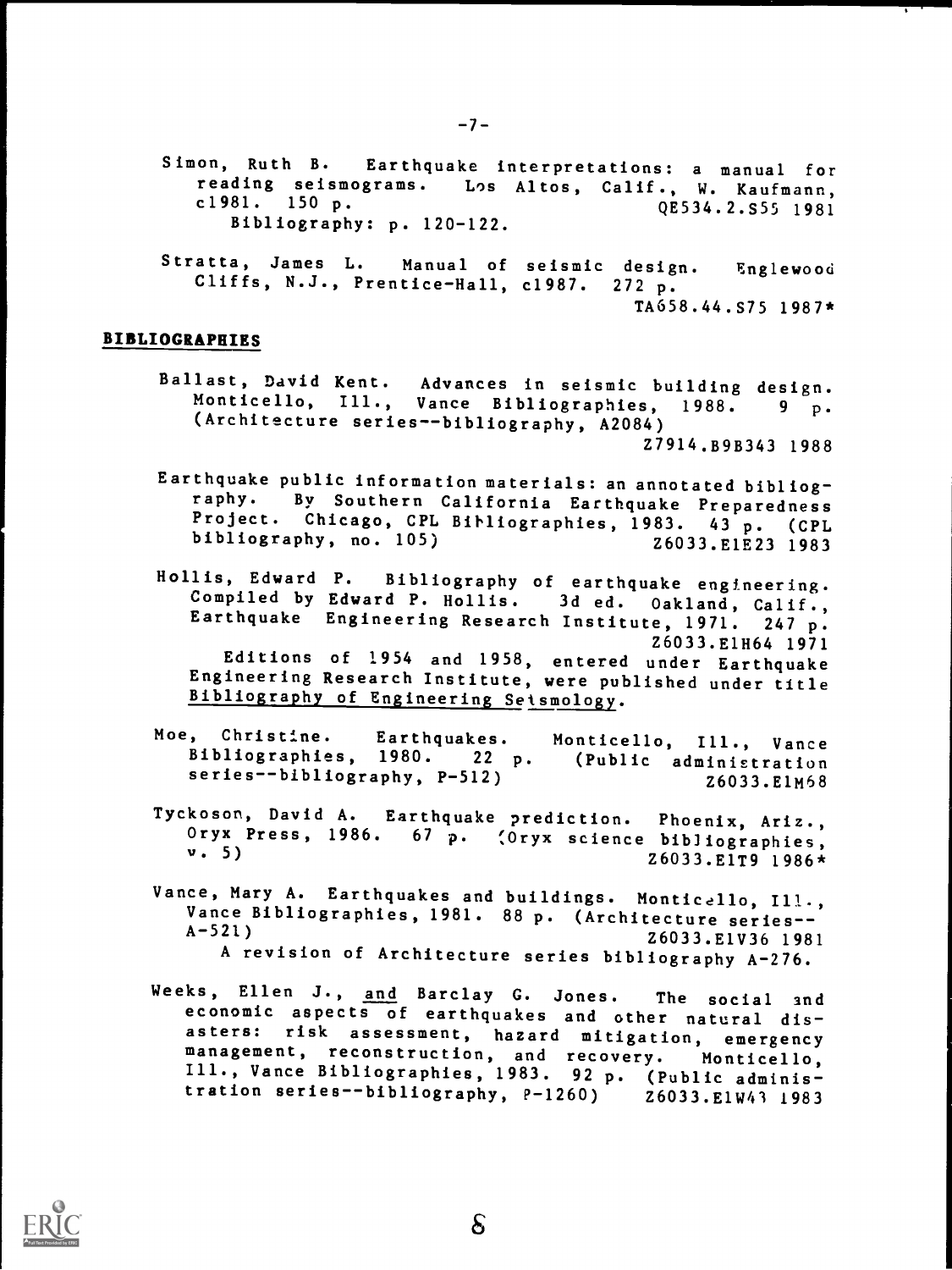# GOVERNMENT PUBLICATIONS

 $\frac{1}{2}$ 

- Coffman, Jerry L., and Carl A. Von Hake. Earthquake history Of the United States. Rev. ed. (through 1970). Boulder, Colo., Environmental Data Service; Washington, U.S. Govt.<br>Print. Off., 1973. 208 p. (United States. Coast and<br>Geodetic Survey. Publication, 41-1) (2535.C63 1973 Geodetic Survey. Publication, 41-1) Bibliography: p. 186-139.
- Coffman, Jerry L. Earthquake history of the United States.<br>(1971-76 supplement.) Boulder. Colo.. U.S. Dept. of Boulder, Colo., U.S. Dept. of Commerce, National Oceanic and Atmospheric Administration; U.S. Dept. of the Interior, Geological Survey; Washington, U.S. Govt. Print. Off., 1979. 41 p. (United States. Coast<br>and Geodetic Survey. Publication, 4.-1) QE535.2.U6C63 and Geodetic Survey. Publication,  $41-1$ ) Includes b.bliographical references.
- Poppe, Barbara B. Historical survey of U.S. seismograph stations. Washington, U.S. Govt. Print. Off., 1979. 389 p. (Geological survey professional paper, 1096) QE540.U6P66
- Directory of world seismograph stations. v. I. The -----Americas. World Data Center A for Solid Earth Geophysics. National Oceanic and Atmospheric Administration, Environmental Data and Information Service, 1980- (Report SE-25)  $QE500. W67a$  no. 25 Contents: v. 1, pt. 1. United States, Canada, Bermuda. Note: LC copy missing
- United States earthquakes. 1928- Washington, U.S. Geological<br>Survey; U.S. Govt. Print. Off. annual. QE535.2.U6U55 Survey; U.S. Govt. Print. Off. annual.

#### CONFERENCE PROCEEDINGS

Earthquake prognostics: hazard assessment, risk evaluation, and aamage prevention: proceedings from the 2nd international seminar held in Berlin, June 24-27, 1986. Andreas Vogel and Klaus Brandes, eds. Braunschweig, F. Vieweg, c1988. <sup>534</sup> p. (Progress in earthquake prediction research, v. 3)<br>"Eliministic of the contract of the QE538.8.E375 1988 "This volume comprises the contributions presented at the Second Interaational Seminar on Earthquake Prognostics held in Berlin in June 1986, organized by the Mathematical Geophysics Group of the Free University." Includes bibliographies.



9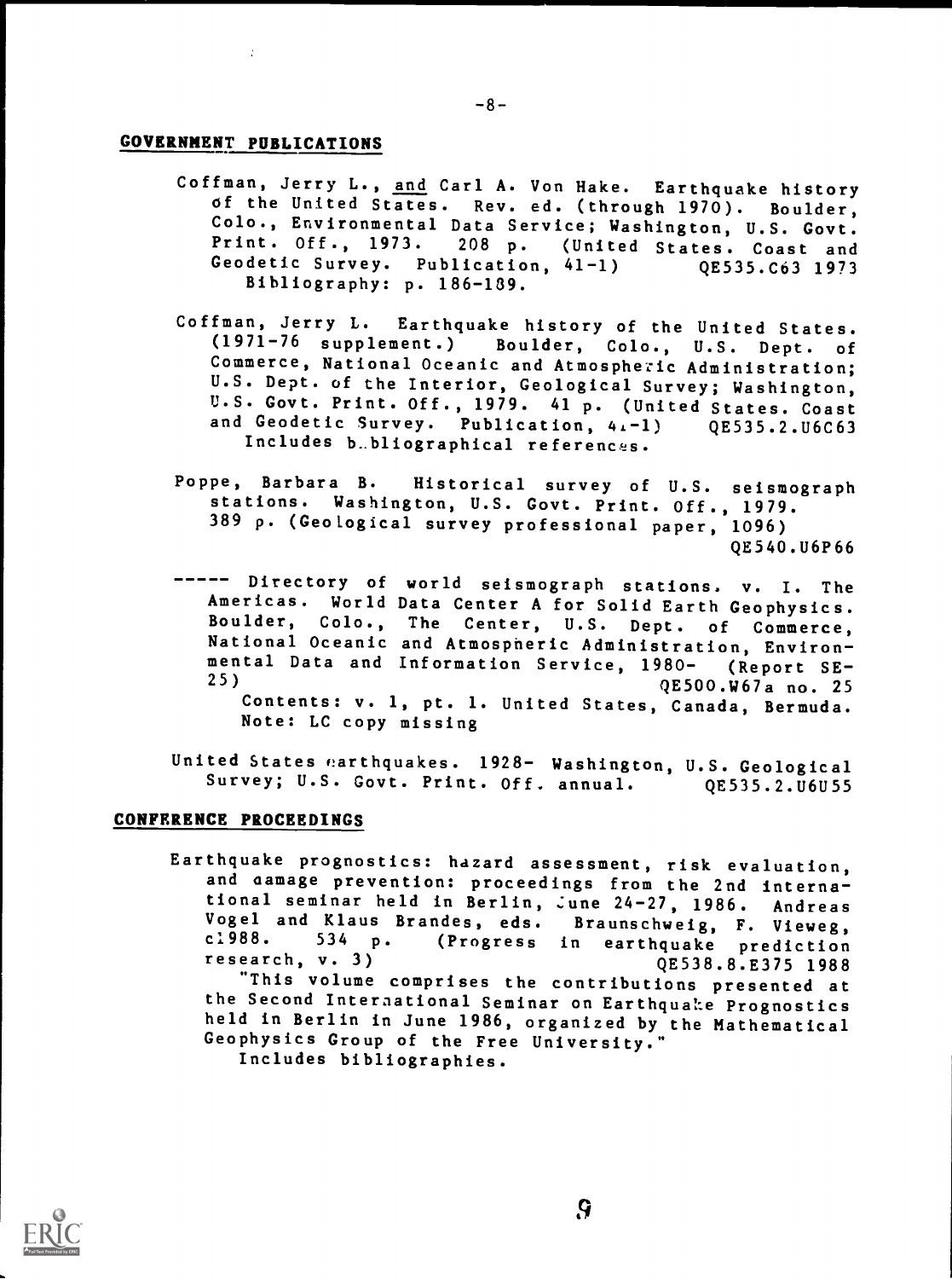Earthquakes and earthquake engineering: the eastern United States: assessing the hazard--evaluating the risk. Edited by James E. Beavers. Ann Arbor, Mich., Ann Arbor Science Publishers, c1981. 2 v. (1189 p.) QE535.2.U6E273\* Proceedings of a conference held in Knoxville, Tenn., Sept. 14-16, 1981.

Includes bibliographical references.

The Mexico earthquakes, 1985: factors involved and lessons learned: proceedings of the international conference, Camino Real Hotel, Mexico City, Mexico, September 19-21,<br>1986. Sponsored by the Mexico Section, ASCE and others. Sponsored by the Mexico Section, ASCE and others. Edited by Michael A. Cassaro and Enrique Martinez Romero. New York, American Society of Civil Engineers, c1987.<br>474 p. 74654.6.M49 474 p. TA654.6.M49 1987

Includes bibliographies.

Practical approaches to earthquake prediction and warning. Edited by C. Kisslinger and T. Rikitake. Dordrecht, Boston, D. Reidel Pub. Co.; Hingham, Mass., sold and distributed in the U.S.A. by Kluwer Academic Publishers,<br>c1985. p. 203-686. (2538.8.P73 1985 c1985. p. 203-686.<br>President of the CE538.8.P73 1985

Proceedings of a seminar sponsored by the Japan Society for the U.S. Promotion of Science and the National Science Foundation, held in Tokyo and Tsukuba, Japan, Nov. 7-11, 1983.

"Reprinted from Earthquake Prediction Research, vol. 3, nos. 3-4 (1985)."

Includes bibliographies.

Seismic design and construction of complex civil engineering systems: proceedings of <sup>a</sup> symposium sponsored by the Technical Council on Lifeline Earthquake Engineering of the American Society of Civil Engineers in conjunction with October 27, 1988. Edited by Michael A. Cassaro and James D. Cooper. New York, American Society of Civil Engineers,<br>c1988. 104 p. 74654.6.8437 1988 TA654.6.S437 1988 Includes bibliographies.

Seismic evaluation of lifeline systems: case studies: proceed- ings of a session. Sponsored by the Technical Council of Lifeline Earthquake Engineering of the American Society of Civil Engineers in conjunction with the ASCE Convention in Boston, Massachusetts, October 27, 1986. Edited by Leon R. L. Wang and Robert V. Whitman. New York, The Society, c1986. 81 p. TA654.6.5439 1986 Includes bibliographies.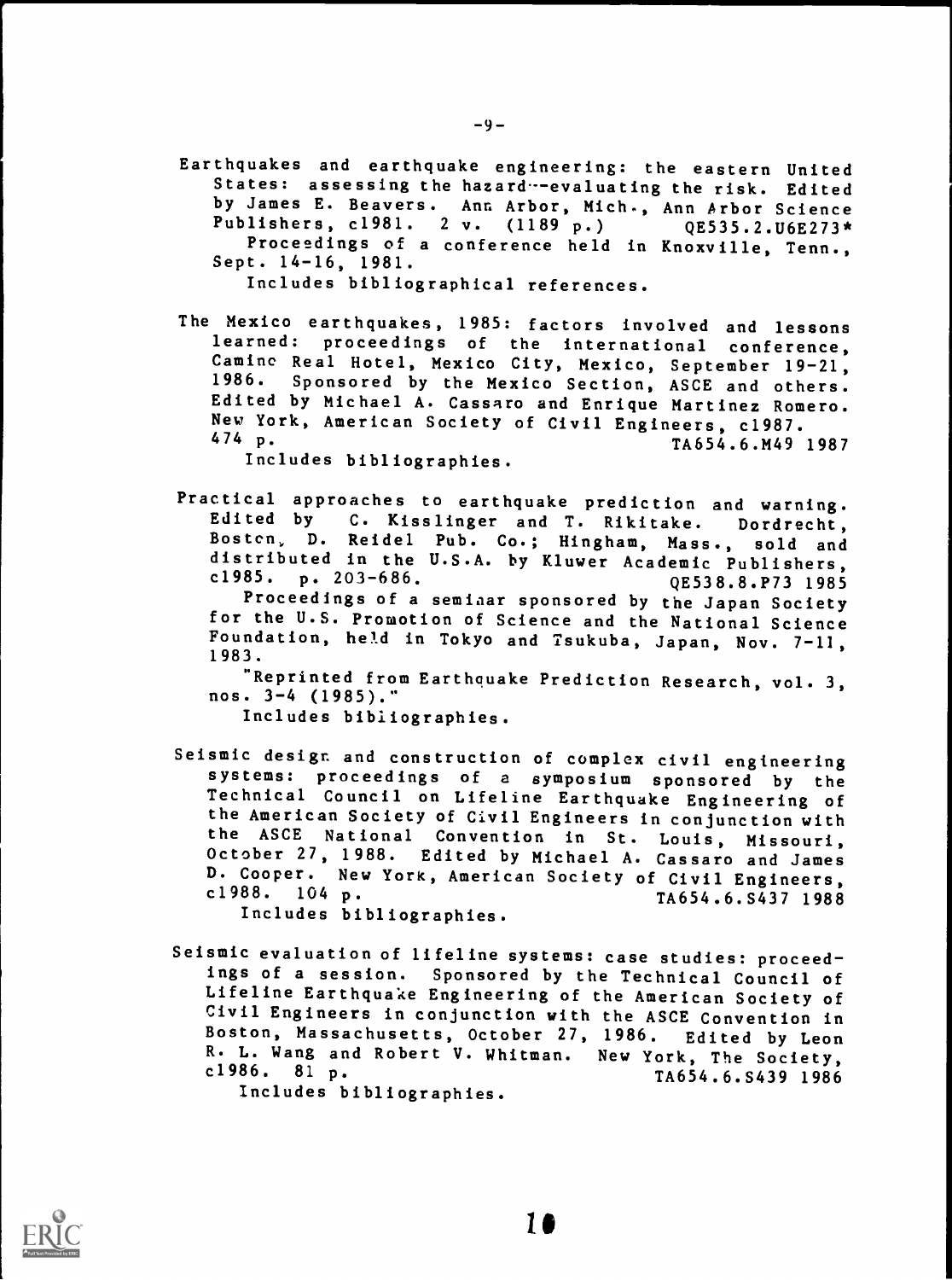Structures Congress '89 (1989: San Francisco, Calif.). Seismic engineering, research and practice: proceedings of the sessions related to seismic engineering at Structures Congress '89, San Francisco Hilton, San Francisco, Calif., May 1-5, 1989. Sponsored by the American Society of Civil Engineers. Edited by Charles A. Kircher and Anil K. Chopra. New York, The Society, c1989. 936 p.<br>Includes bibliographies. TA654.6.S87 1989 Includes bibliographies.

ABSTRACTING AND INDEXING SERVICES which index relevant journal articles and other literature include:

- Abstracts of North American Geology (1966-1971) Z6034.N65A2\* See: Earthquakes
- Applied Science & Technology Index (1913-) Z7913.I7\* See: All headings beginning Earthquake(s) Afterahocks Microseisms Seismological Stations
- Bibliography and Index of Geology (1933-) 26031.G4\* See: Earthquakes
- Current Technology Index (1962-) Z7913.B7\* See: Earthquakes
- Engineering Index (1884-) 25851.E62\* See: Earthquakes
- General Science Index (1978-) 27401.G46\* See: Earthquakes Earthquakes and Building Seismometers and Seismometry

Geological Abstracts. Geophysics & Tectonics Abstracts  $(1982-)$  QE500.G395\* See: Seismic theory Seismometry Seismic Surveys Earthquake Theory, Measurement and Prediction Earthquake Activity

Geophysical Abstracts (1929-1971) QE500.U5 See: Earthquakes

International Aerospace Abstracts (1961-) TL500.157\* See: Earthquakes

Note: Consult reference librarian for location of abstracting and indexing services in the Science Reading Room

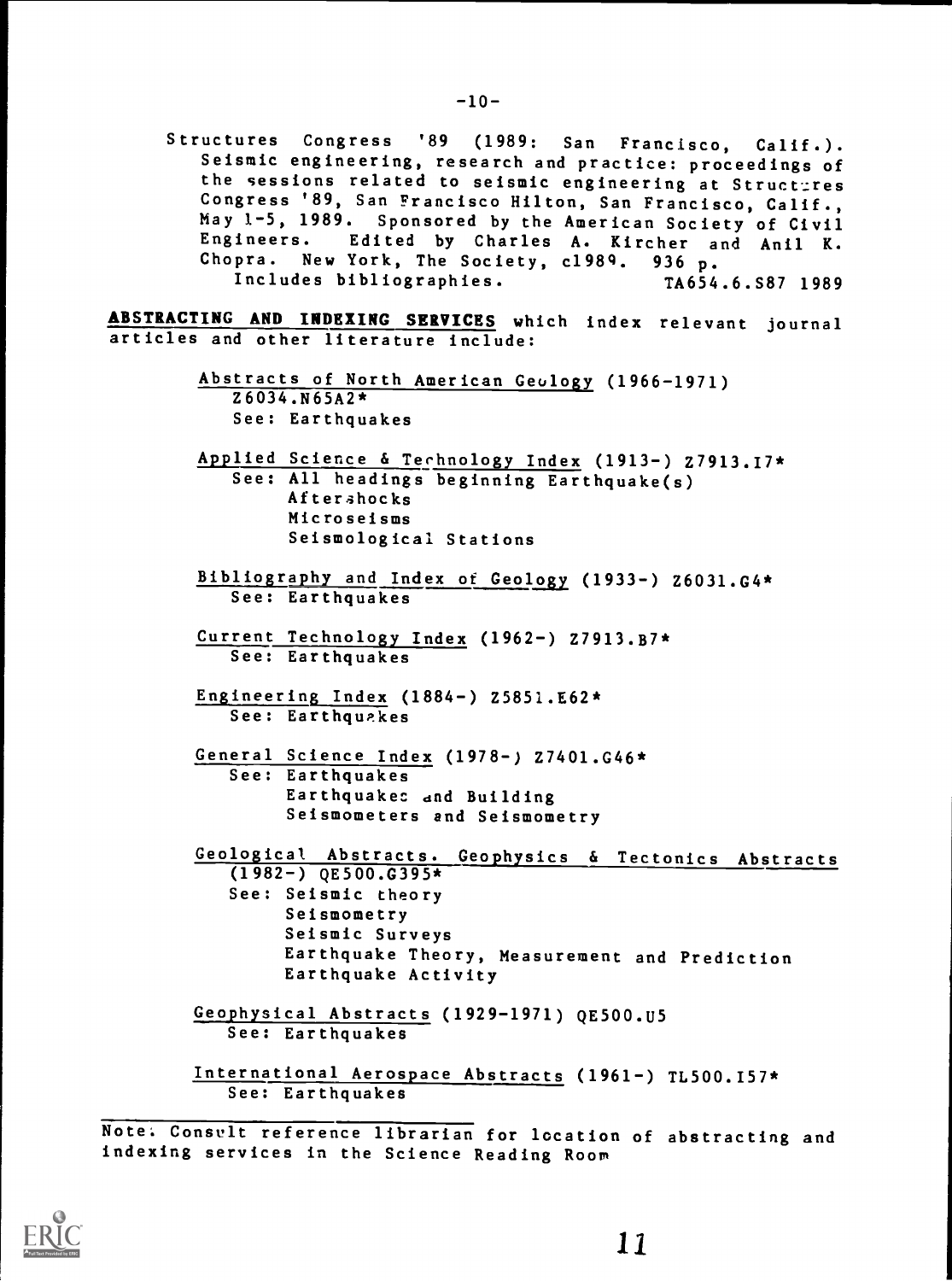Magazine Index (1980-) Available in several formats at LC See: Earthquakes

Oceanic Abstracts (1964-) GC1.024\* See: Earthquakes

Readers' Guide to Periodical Literature (1900-) AI3.R45 See: All headings beginning Earthquake(s)

JOURNALS that often contain articles relevant to earthquakes are

Abstract Journal in Earthquake Engineering TA658.44.A25 American Geophysical Union. Transactions QE500.A6 Earthquake Engineering and Structural Dynamics TA654.6.E37 Earthquake Spectra TA654.6.E384 Earthquakes & Volcanoes QE531.N32a ENR TA1.E6 Geology QE1.G528 Geophysics QE500.G4 Geotectonics QE500.G44 Geotimes QE1.G56 Journal of Geodynamics QE500.J64 Journal of Physics of the Earth QE500.J65 Seismological Society of America. Bulletin QE531.S3 Tectonopaysics QE500.T4

## REPRESENTATIVE JOURNAL ARTICLES

- Ambraseys, N. N. Engineering seismology. Earthquake engineering and structural dynamics, v. 17, Sept. 1988:  $1-105.$  TA654.6.E37
- Cheng, Franklin Y., and D. S. Juang. Recursive optimization for seismic steel frames. Journal of structural engineering, v. 115, Feb. 1989: 445-466. TA1.A5235
- De Alba, Pedro A., and others. Analyses of dam failures in 1985 Chilean earthquake. Journal of geotechnical engineering, v. 114, Dec. 1988: 1414-1434. TA705.A525a
- Dowling, Michael J., and John F. Hall. Nonlinear seismic analysis of arch dams. Journal of engineering mechanics, v. 115, Apr. 1989: 768-789. TA1.A5233
- Iglesias, J. The Mexico earthquake of September 19, 1985--<br>Seismic zoning of Mexico City after the 1985 earthquake. Earthquake spectra, v. 5, Feb. 1989: 257-271.

TA654.6.E384

Jun, Yang. Comprehensive tidal observation and unified prediction of earthquakes. Earthquake research in China, v. 1, no. 1, 1987: 65-70. QE531.C482

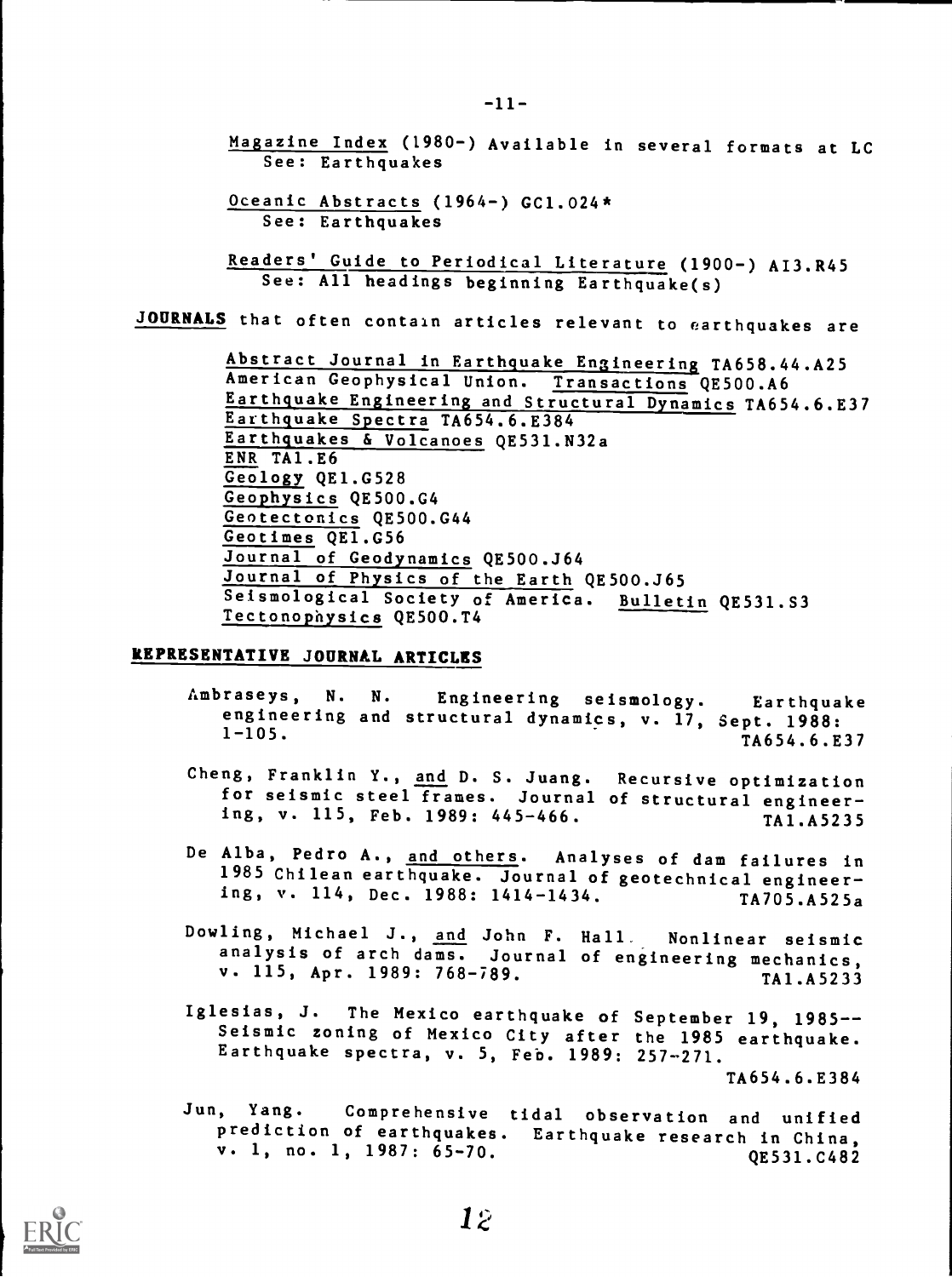Lay, Thorne, and Te-ry C. Wallace. Multiple ScS attenuation and travel times beneath western North America. In Seismological Society of America. Bulletin, v. 78, Dec<br>1988: 2041-2061. 0E531.53  $1988: 2041 - 2061.$ 

TECHNICAL REPORTS and other types of literature are indexed in the following guides:

- Government Reports Announcements & Index (1946-) Z7916.G78\* See: Earthquakes
- Monthly Catalog of United States Government Publications  $(1895-)$   $21233.$ A18\* See: Earthquake(s)
- Scientific & Technical Aerospace Reports (1963-) TL500.S35\* See: Earthquake(s)

SELECTED TECHNICAL REPORTS, sold by the National Technical Information Service, Springfield, Virginia 22161, include the following:

- Benson, William E., and Joseph W. Berg. Probabilistic seismic hazard analysis. Washington, National Research Council, Commission on Physical Sciences, Mathematics, and Resources, 1988. -7 p. (AFOSR-IR-88-1263) (AFOSR-ISSA-88- 0063)  $AD-A203074A$
- Bernreuter, D. L., and others. Seismic hazard characterization of 59 nuclear plant sites east of the Rocky Mountains. Methodology, input data and comparisons to previous results for ten test sites. Livermore, Calif., Lawrence Livermore National Laboratory, Jan. 1989. 350 p. (UCID-2517V1) NUREG/CR-5250-V1\*\*
- Bolton, P. A., and others. Land use planning for earthquake hazard mitigation: <sup>a</sup> handbook for planners. Boulder, Colo., University of Colorado at Boulder, 1986. 134 p.<br>(NSF/ENG-86033) prg7-17380/\*\*  $PB87-173894**$
- Lee, V. W., and M. D. Trifunac. Selection of earthquake resistant design criteria for nuclear power plants--<br>methodology and technical cases. Arcadia, Calif., Structural and Earthquake Engineering Consultants, Inc., May 1987. 341 p. (TI87 900766) NUREG/CR-4903-V1\*\*

\*\*Available in microform collection, Science Reading Room

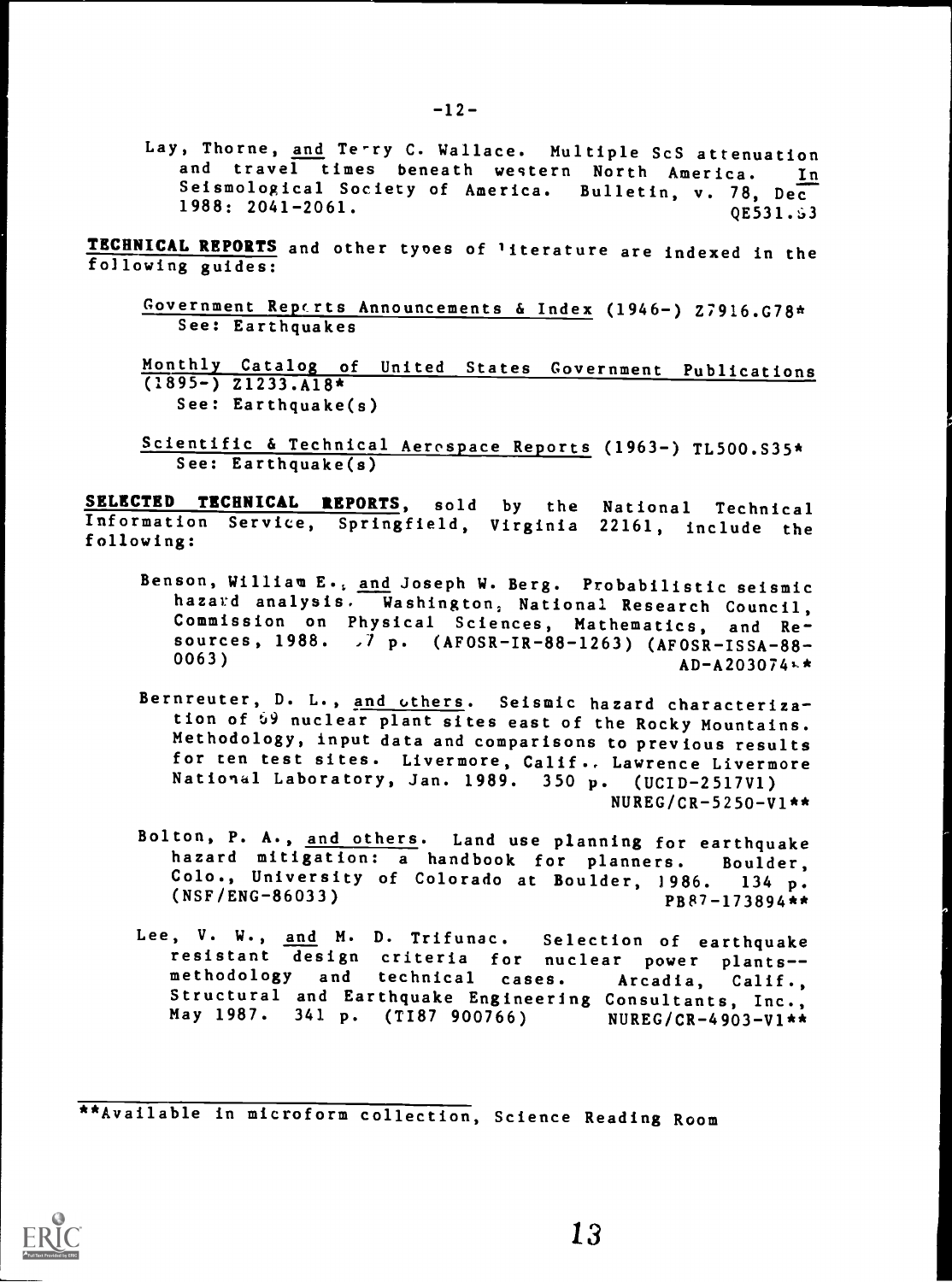Seeber, L., end J. G. Armbruster. Study of earthquake hazards in New York State and adjacent areas. Final report covering the period 1982-1985. Palisades, N.Y., Lamont-Doherty Geological Observatory, Columbia University, Oct.<br>1986. 110 p.  $NUREG/CR-4750**$ 

SELECTED MATERIALS available in the Science Reading Room pamphlet boxes include;

- Cornell, C. Allin. On the seismology-engineering interface. Seismological Society of America. Bulletin, v. 78, Apr. 1988: 1023-1026.
- Frohlich, C iff. Deep earthquakes. Scientific American, v. 260, Jan. 1989: 48-55.
- Hatcher, Robert D., Jr., Isidore Zietz, and Joe J. Litehiser. Crustal subdivisions of the eastern and central United States and <sup>a</sup> seismic boundary hypothesis for eastern seismicity. Geology, v. 15, June 1987: 528-532.
- Richter, Hans L. Post-quake lessons for power utilities. IEEE spectrum, v. 25, Dec. 1988: 46-48.
- Scawthorn, Charles, Frank T. Blackburn, and Donald W. Seagraves. Earthquakes, fires & urban areas--all the ingredients for a disaster. Fire journal, v. 82, July/Aug. 1988: 20-30.
- Soft soils over hard rocks may put New York at rick of earthquakes too. New scientist, v. 122, May 27, 1989: 40.
- Stein, Ross S., and Robert S. Yeats. Hidden earthquakes. Scientific American, v. 260, June 1989: (8-57.
- U.S. Geological Survey Staff. The Loma Prieta, California, earthquake: an anticipated event. Science, v. 247, Jan. 19, 1990: 286-293.
- West, Michael W. Dams and earthquakes: a shaky relationship. Civil engineering, v. 58, Apr. 1988: 64-67.

#### ADDITIONAL SOURCES OF INFORMATION

Earthquake Engineering Research Institute 6431 Fairmont Avenue, Suite <sup>7</sup> El Cerrito, CA 94530 Telephone: (415) 525-3668 (Publications and audio-visual materials may be requested)